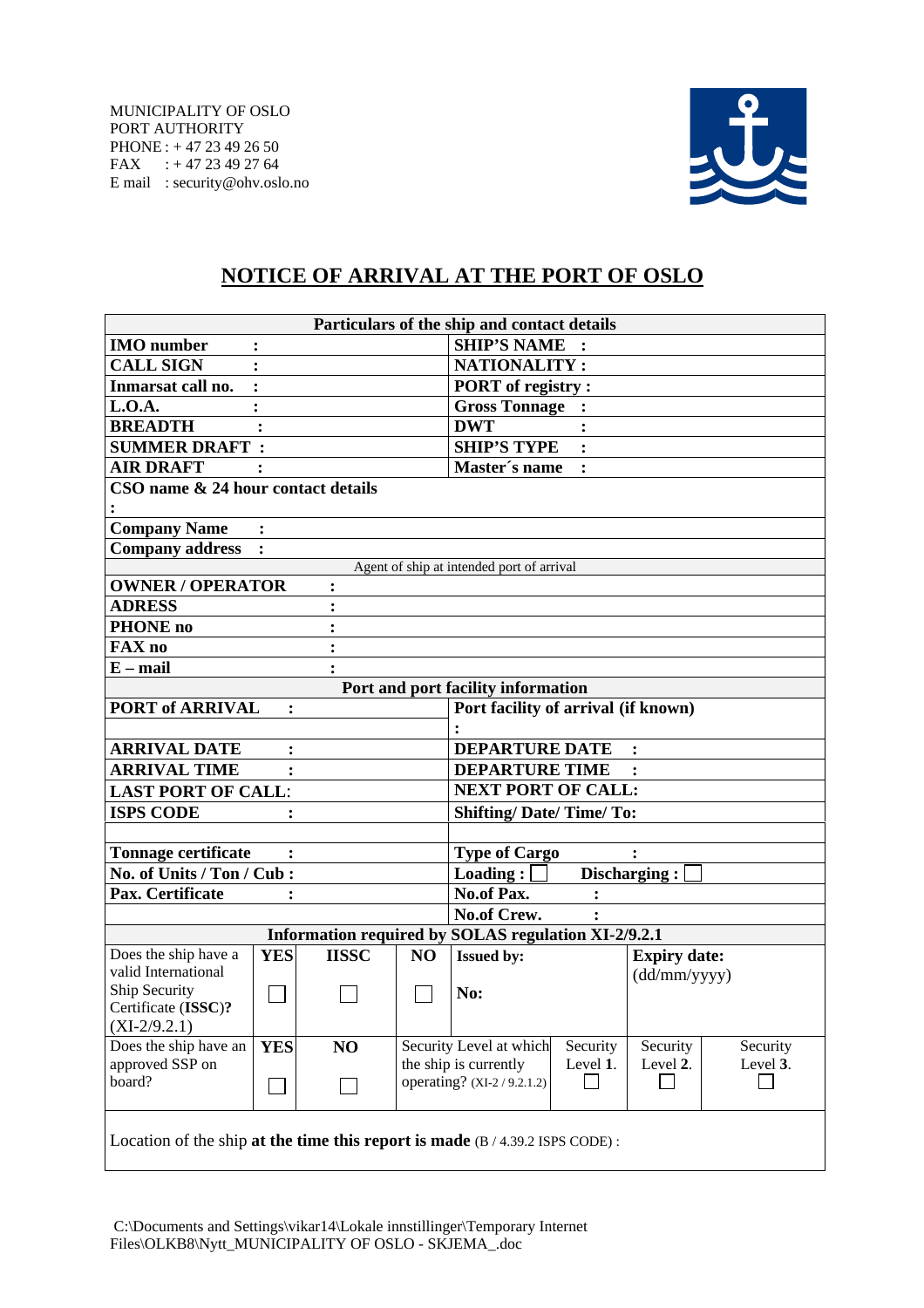| List the last ten calls at port facilities in chronological order (most recent call first): (XI-2/9.2.1.3) |                                       |                                                      |                                                                                                       |                                     |                                                                                  |                                    |                       |                                   |  |                                                                                                                                       |                                                      |                                                                                                                                         |
|------------------------------------------------------------------------------------------------------------|---------------------------------------|------------------------------------------------------|-------------------------------------------------------------------------------------------------------|-------------------------------------|----------------------------------------------------------------------------------|------------------------------------|-----------------------|-----------------------------------|--|---------------------------------------------------------------------------------------------------------------------------------------|------------------------------------------------------|-----------------------------------------------------------------------------------------------------------------------------------------|
| No.                                                                                                        |                                       | Date from<br>(dd/mm/vyvy)                            | Date to<br>(dd/mm/yyyy)                                                                               | Port                                |                                                                                  |                                    | Country               | <b>UNLOCODE</b><br>(if available) |  | Port facility                                                                                                                         |                                                      | <b>Security Level</b>                                                                                                                   |
| 1                                                                                                          |                                       |                                                      |                                                                                                       |                                     |                                                                                  |                                    |                       |                                   |  |                                                                                                                                       |                                                      | $SL=$                                                                                                                                   |
| $\overline{c}$                                                                                             |                                       |                                                      |                                                                                                       |                                     |                                                                                  |                                    |                       |                                   |  |                                                                                                                                       |                                                      | $SL =$                                                                                                                                  |
| 3                                                                                                          |                                       |                                                      |                                                                                                       |                                     |                                                                                  |                                    |                       |                                   |  |                                                                                                                                       |                                                      | $SL =$                                                                                                                                  |
| 4                                                                                                          |                                       |                                                      |                                                                                                       |                                     |                                                                                  |                                    |                       |                                   |  |                                                                                                                                       |                                                      | $SL =$                                                                                                                                  |
| 5                                                                                                          |                                       |                                                      |                                                                                                       |                                     |                                                                                  |                                    |                       |                                   |  |                                                                                                                                       |                                                      | $SL =$                                                                                                                                  |
| 6                                                                                                          |                                       |                                                      |                                                                                                       |                                     |                                                                                  |                                    |                       |                                   |  |                                                                                                                                       |                                                      | $SL =$                                                                                                                                  |
| 7                                                                                                          |                                       |                                                      |                                                                                                       |                                     |                                                                                  |                                    |                       |                                   |  |                                                                                                                                       |                                                      | $SL =$                                                                                                                                  |
| 8                                                                                                          |                                       |                                                      |                                                                                                       |                                     |                                                                                  |                                    |                       |                                   |  |                                                                                                                                       |                                                      | $SL =$                                                                                                                                  |
| 9                                                                                                          |                                       |                                                      |                                                                                                       |                                     |                                                                                  |                                    |                       |                                   |  |                                                                                                                                       |                                                      | $SL =$                                                                                                                                  |
| 10                                                                                                         |                                       |                                                      |                                                                                                       |                                     |                                                                                  |                                    |                       |                                   |  |                                                                                                                                       |                                                      | $SL =$                                                                                                                                  |
|                                                                                                            |                                       |                                                      | Did the ship take any special or additional security measures, beyond those in the approved SSP?      |                                     |                                                                                  |                                    |                       |                                   |  |                                                                                                                                       |                                                      | <b>YES</b><br>NO                                                                                                                        |
|                                                                                                            |                                       |                                                      |                                                                                                       |                                     |                                                                                  |                                    |                       |                                   |  | If the answer is YES, indicate below the special or additional security measures taken by ship.(XI-2/9.2.1.4)                         |                                                      |                                                                                                                                         |
|                                                                                                            |                                       |                                                      |                                                                                                       |                                     |                                                                                  |                                    |                       |                                   |  |                                                                                                                                       |                                                      |                                                                                                                                         |
| No.<br>(as above)                                                                                          |                                       |                                                      | Special or additional security measures taken by the ship.                                            |                                     |                                                                                  |                                    |                       |                                   |  |                                                                                                                                       |                                                      |                                                                                                                                         |
| 1                                                                                                          |                                       |                                                      |                                                                                                       |                                     |                                                                                  |                                    |                       |                                   |  |                                                                                                                                       |                                                      |                                                                                                                                         |
| $\overline{2}$                                                                                             |                                       |                                                      |                                                                                                       |                                     |                                                                                  |                                    |                       |                                   |  |                                                                                                                                       |                                                      |                                                                                                                                         |
| 3                                                                                                          |                                       |                                                      |                                                                                                       |                                     |                                                                                  |                                    |                       |                                   |  |                                                                                                                                       |                                                      |                                                                                                                                         |
| 4                                                                                                          |                                       |                                                      |                                                                                                       |                                     |                                                                                  |                                    |                       |                                   |  |                                                                                                                                       |                                                      |                                                                                                                                         |
| 5                                                                                                          |                                       |                                                      |                                                                                                       |                                     |                                                                                  |                                    |                       |                                   |  |                                                                                                                                       |                                                      |                                                                                                                                         |
| 6                                                                                                          |                                       |                                                      |                                                                                                       |                                     |                                                                                  |                                    |                       |                                   |  |                                                                                                                                       |                                                      |                                                                                                                                         |
| 7                                                                                                          |                                       |                                                      |                                                                                                       |                                     |                                                                                  |                                    |                       |                                   |  |                                                                                                                                       |                                                      |                                                                                                                                         |
|                                                                                                            |                                       |                                                      |                                                                                                       |                                     |                                                                                  |                                    |                       |                                   |  |                                                                                                                                       |                                                      |                                                                                                                                         |
| 8                                                                                                          |                                       |                                                      |                                                                                                       |                                     |                                                                                  |                                    |                       |                                   |  |                                                                                                                                       |                                                      |                                                                                                                                         |
| 9                                                                                                          |                                       |                                                      |                                                                                                       |                                     |                                                                                  |                                    |                       |                                   |  |                                                                                                                                       |                                                      |                                                                                                                                         |
| 10                                                                                                         |                                       |                                                      |                                                                                                       |                                     |                                                                                  |                                    |                       |                                   |  |                                                                                                                                       |                                                      |                                                                                                                                         |
|                                                                                                            |                                       |                                                      |                                                                                                       |                                     |                                                                                  |                                    |                       |                                   |  | last ten calls at port facilities listed above. Expand table below or continue on separate page if necessary – insert total number of |                                                      | List the ship-to-ship activities, in chronological order (most recent call first), which have been carried out during the period of the |
|                                                                                                            |                                       |                                                      | ship-to-ship activities. (XI-2/9.2.1.5)                                                               |                                     | <b>NIL</b>                                                                       |                                    |                       |                                   |  |                                                                                                                                       |                                                      |                                                                                                                                         |
|                                                                                                            |                                       |                                                      | Have the security procedures specified in the approved SSP been maintained during each of these ship- |                                     |                                                                                  |                                    |                       |                                   |  |                                                                                                                                       | <b>YES</b>                                           | NO                                                                                                                                      |
| to-ship activities.                                                                                        |                                       |                                                      |                                                                                                       |                                     |                                                                                  |                                    |                       |                                   |  |                                                                                                                                       |                                                      |                                                                                                                                         |
| No.                                                                                                        |                                       |                                                      | If NO, provide details of the security measures specified in the lieu in the final column below.      |                                     | Location or                                                                      |                                    |                       |                                   |  | Security measures applied in lieu                                                                                                     |                                                      | $\Box$                                                                                                                                  |
|                                                                                                            |                                       | Date from<br>Date to<br>(dd/mm/yyyy)<br>(dd/mm/yyyy) |                                                                                                       |                                     | Longitude and                                                                    |                                    | Ship-to-ship activity |                                   |  |                                                                                                                                       |                                                      |                                                                                                                                         |
|                                                                                                            |                                       |                                                      |                                                                                                       |                                     | Latitude.                                                                        |                                    |                       |                                   |  |                                                                                                                                       |                                                      |                                                                                                                                         |
| $\mathbf{1}$                                                                                               |                                       |                                                      |                                                                                                       |                                     |                                                                                  |                                    |                       |                                   |  |                                                                                                                                       |                                                      |                                                                                                                                         |
| 2                                                                                                          |                                       |                                                      |                                                                                                       |                                     |                                                                                  |                                    |                       |                                   |  |                                                                                                                                       |                                                      |                                                                                                                                         |
| 3                                                                                                          |                                       |                                                      |                                                                                                       |                                     |                                                                                  |                                    |                       |                                   |  |                                                                                                                                       |                                                      |                                                                                                                                         |
| 4<br>5                                                                                                     |                                       |                                                      |                                                                                                       |                                     |                                                                                  |                                    |                       |                                   |  |                                                                                                                                       |                                                      |                                                                                                                                         |
| 6                                                                                                          |                                       |                                                      |                                                                                                       |                                     |                                                                                  |                                    |                       |                                   |  |                                                                                                                                       |                                                      |                                                                                                                                         |
| 7                                                                                                          |                                       |                                                      |                                                                                                       |                                     |                                                                                  |                                    |                       |                                   |  |                                                                                                                                       |                                                      |                                                                                                                                         |
| 8                                                                                                          |                                       |                                                      |                                                                                                       |                                     |                                                                                  |                                    |                       |                                   |  |                                                                                                                                       |                                                      |                                                                                                                                         |
| 9                                                                                                          |                                       |                                                      |                                                                                                       |                                     |                                                                                  |                                    |                       |                                   |  |                                                                                                                                       |                                                      |                                                                                                                                         |
| 10                                                                                                         |                                       |                                                      | General description of the cargo aboard the ship (XI-2/9.2.1.6 e B/4.39.5 ISPS CODE)                  |                                     |                                                                                  |                                    |                       |                                   |  |                                                                                                                                       |                                                      |                                                                                                                                         |
|                                                                                                            |                                       |                                                      |                                                                                                       |                                     | <b>YES</b>                                                                       |                                    | NO                    |                                   |  |                                                                                                                                       |                                                      | If YES, confirm Dangerous Goods Manifest (IMO                                                                                           |
| Is the ship carrying any dangerous<br>substances as cargo covered by any of                                |                                       |                                                      |                                                                                                       |                                     |                                                                                  |                                    |                       |                                   |  |                                                                                                                                       | FAL Form 7) (or relevant extract) is attached $\Box$ |                                                                                                                                         |
| Classes 1, 2.1, 2.3, 3, 4.1, 5.1, 6.1, 6.2, 7 or 8                                                         |                                       |                                                      |                                                                                                       |                                     |                                                                                  |                                    |                       |                                   |  |                                                                                                                                       |                                                      |                                                                                                                                         |
| of the IMDG Code?                                                                                          |                                       |                                                      |                                                                                                       |                                     |                                                                                  |                                    |                       |                                   |  |                                                                                                                                       |                                                      |                                                                                                                                         |
|                                                                                                            | Confirm a copy of ship's crew list is |                                                      |                                                                                                       |                                     | Confirm a copy of ship's crew list is attached<br><b>YES</b><br>(IMO FAL Form 5) |                                    |                       |                                   |  |                                                                                                                                       | <b>NIL</b>                                           |                                                                                                                                         |
| attached (IMO FAL Form 5)<br>(XI-2/9.2.1.6 e B/4.39.4 ISPS CODE)                                           |                                       |                                                      |                                                                                                       | (XI-2/9.2.1.6 e B/4.39.4 ISPS CODE) |                                                                                  |                                    |                       |                                   |  |                                                                                                                                       |                                                      |                                                                                                                                         |
|                                                                                                            |                                       |                                                      |                                                                                                       |                                     |                                                                                  | Other security related information |                       |                                   |  |                                                                                                                                       |                                                      |                                                                                                                                         |
| Is there any security related matter you                                                                   |                                       |                                                      |                                                                                                       |                                     | <b>YES</b>                                                                       | Provide details:                   |                       |                                   |  |                                                                                                                                       |                                                      | NO                                                                                                                                      |
| wish to report?<br>Identification of person providing the information                                      |                                       |                                                      |                                                                                                       |                                     |                                                                                  |                                    |                       |                                   |  |                                                                                                                                       |                                                      |                                                                                                                                         |
|                                                                                                            |                                       |                                                      |                                                                                                       |                                     | Name:                                                                            |                                    |                       |                                   |  |                                                                                                                                       |                                                      |                                                                                                                                         |
| Title or Position (delete as appropriate):<br>Master / SSO / CSO / Ship's agent (as                        |                                       |                                                      |                                                                                                       |                                     |                                                                                  |                                    |                       |                                   |  | Signature:                                                                                                                            |                                                      |                                                                                                                                         |
|                                                                                                            | above)                                |                                                      |                                                                                                       |                                     |                                                                                  |                                    |                       |                                   |  |                                                                                                                                       |                                                      |                                                                                                                                         |

 C:\Documents and Settings\vikar14\Lokale innstillinger\Temporary Internet Files\OLKB8\Nytt\_MUNICIPALITY OF OSLO - SKJEMA\_.doc